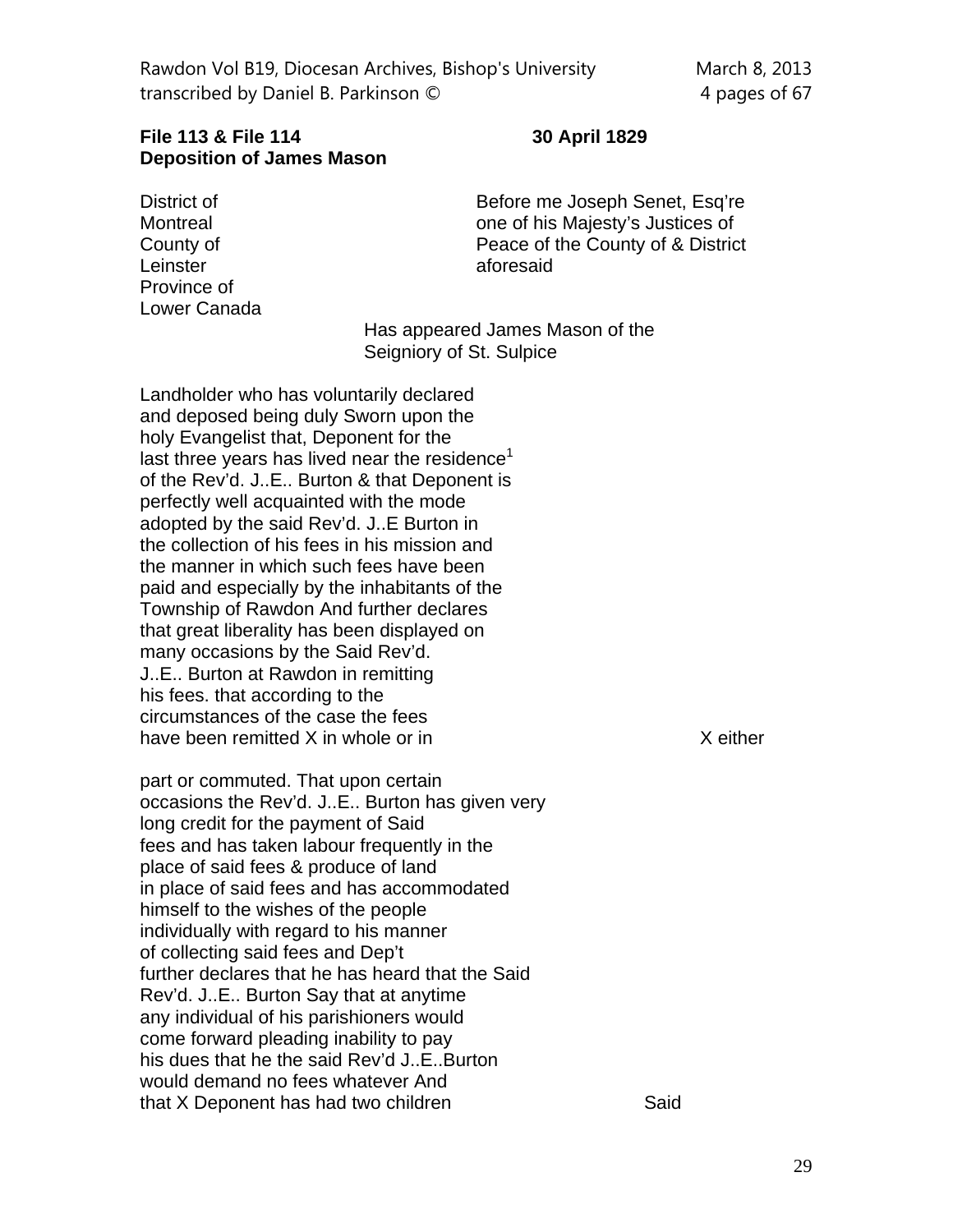Rawdon Vol B19, Diocesan Archives, Bishop's University March 8, 2013 transcribed by Daniel B. Parkinson  $\oslash$  4 pages of 67

baptized $^2$  by the Said Rev'd J..E.. Burton & that the Said Rev'd. J.. E.. Burton would not take fees although he tendered on either occasion in consequence of Dep't not having been then in flourishing circum: :stances And Deponent can mention the names of many other individuals who have experienced Similar generosity from Said Rev'd. JE Burton And amongst the rest Some of those who have falsely & ungratefully Signed a petition respecting Said fees some months back

against the Said Rev'd. JE Burton. And Deponent further deposes that the said Rev'd. J,, E.. Burton has been most punctual at all times in the performance of his public and occasional duties And Deponent declares that in reference to a certain action of Damages taken by the Rev'd. J.. E.. Burton against a certain Individual named Ben Gibson<sup>3</sup> that Deponent and to the best of his know=  $=$ ledge & belief the respectable parish $=$ =ioners of Rawdon & the public agree in opinion that the Said Rev'd. J.. E.. Burton was perfectly justifiable and did right in taking Said action against this Gibson he Gibson having grossly abused the said Rev'd JEBurton at the said Rev'd JEBurton's house and in public & in private in the most Scandalous and disrespectful way And the Said Deponent is clearly of opinion the said Steps of law were forced upon the Said Rev'd J. E. Burton he the Said Rev'd. JEBurton having made frequent overtures of peace & Strenuously endeeavoured to an ami= =cable conclusion And that Deponent does not consider the Said Rev'd J E Burton

to be fond of law or addicted to litigi= =ousness as from Deponent's personal knowledge the Said Rev'd J.. E Burton has never taken any proceedings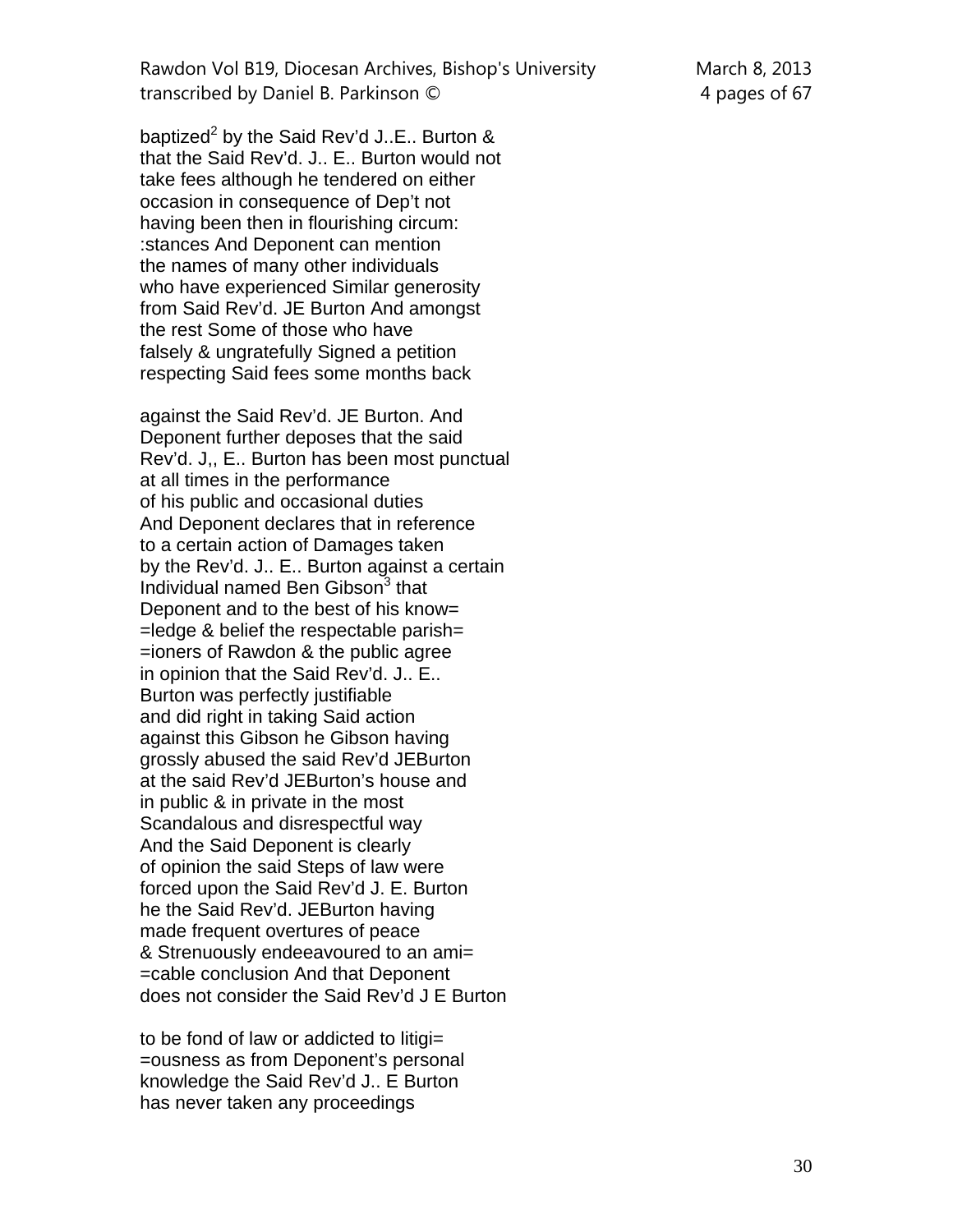Rawdon Vol B19, Diocesan Archives, Bishop's University March 8, 2013 transcribed by Daniel B. Parkinson © 4 pages of 67

against any man in Canada except in defence of his character in the Suit against Gibson above alluded to & has upon many occasions passed over various trespasses & offences punish= =able by law for peace sake and has forgiven many person's provocations and crimes which no man but a peaceable man and true Christian would forgive And Deponent declares that he knows the said Rev'd. J..E..Burton to be quiet peaceable and good natured to all who desire such deportment And deponent further states that the Rev'd J..E..Burton has been very liberal in lending the Settlers Small Sums of money for the purpose of advancing Some in life and extricating others from their difficulties & has often distributed medicine books & clothes gratis among those of the parishioners who wanted the same & has rendered himself extremely useful upon various occasions both in a temporal & Spiritual Sense to his parishioners

## File 114

generally throughout the whole of his extensive mission & has been upon the whole a zealous laborious and successful Missionary and the Said Rev'd. J E Burton is esteemed by good and honest members of the community as a respectable individual in Society and cons= =quently it is false that the Said Rev'd J..E..Burton is universally detested in his mission Dep't likewise declares he has lately Seen a copy of a petition sent to the Bishop of Quebec by certain Inhabitants of the Township of Rawdon The entire substance of which petition Dep't verily believes to be false malicious & scandalous And Dep't finally states that the whole of the